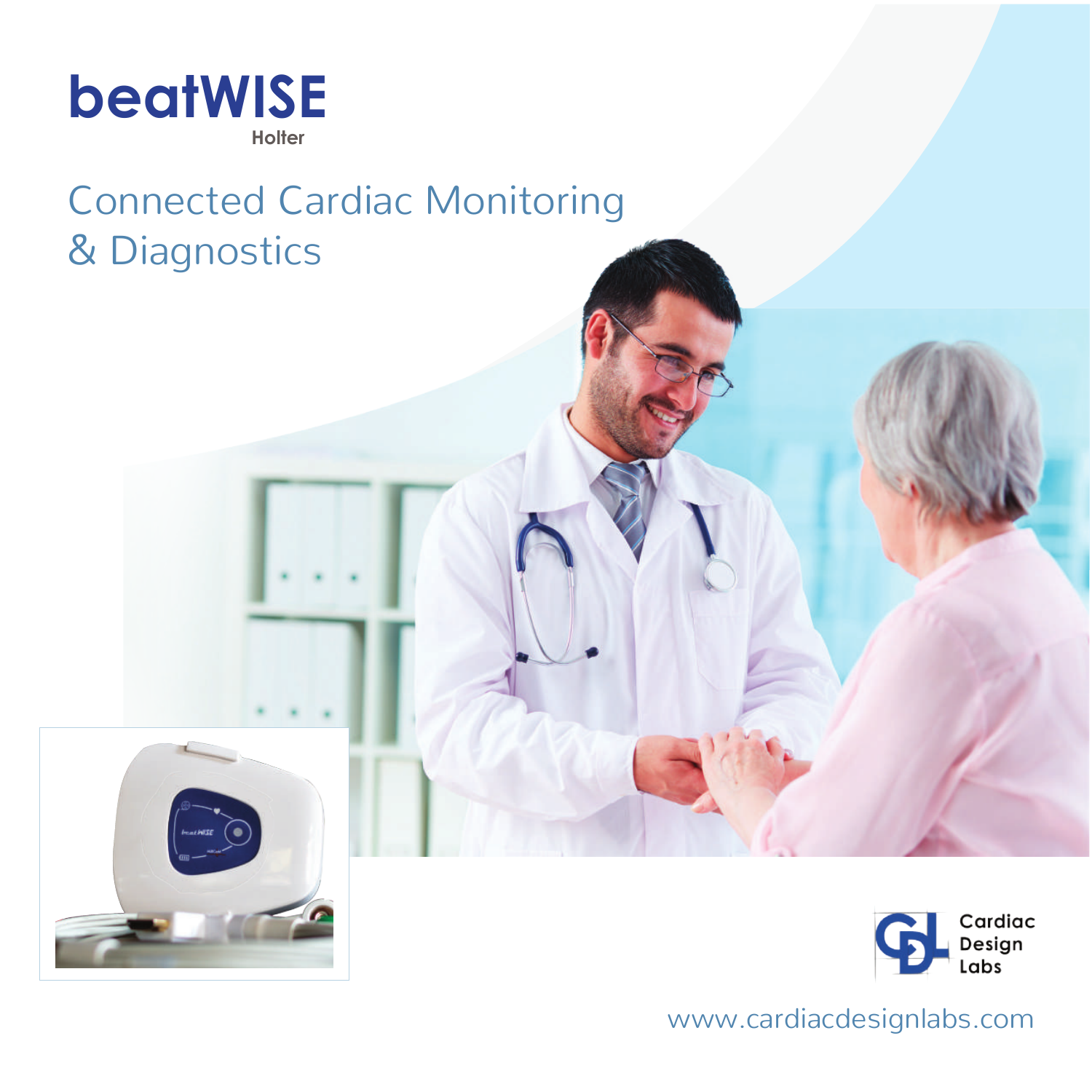# **Never miss a beat**

Smart , Consistent & Accurate

### **Key Features**

- Detachable variable leads (12 leads/ limb leads)
- Storage: 14 days on device
- Works on AAA battery
- **Patient triggered ECG recording**
- Retrospective analysis using MIRCaM analysis software
- Works in offline & online (event monitoring) mode

## **beatWISE Holter**

beat WISE

beatWISE holter monitor is designed for long term monitoring of cardiac conditions and is extremely simple to use, consistent and accurate. It uses the MIRCaM analysis software for analyzing the recorded ECG.

With beatWISE intelligent holter every single beat counts.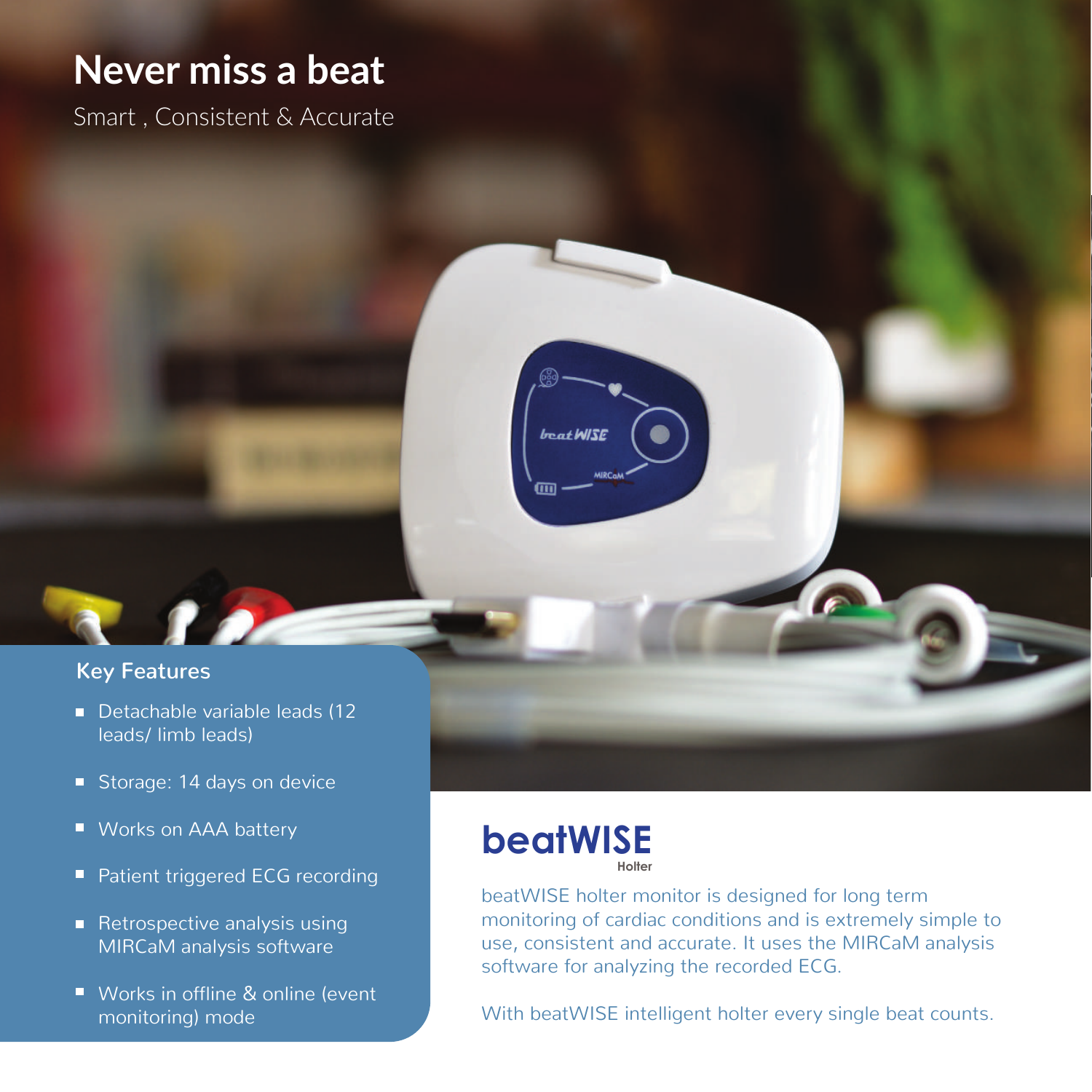# Smart Connected **Event Monitoring**



The beatWISE holter recorder connected to a smart phone transforms itself into a smart connected event monitor. The MIRCaM mobile software enables the technician to enter patient details during the hook up process and view the ECG on mobile to ascertain the quality of ECG being captured thereby eliminating the risk of capturing poor/noisy ECG signals at the start of test or during the entire duration of the test.

- Auto event detection
- **Long term data recording**
- Transmit ECG events to the cloud for remote review and reporting
- Smart alerts & notifications
- Automated reports

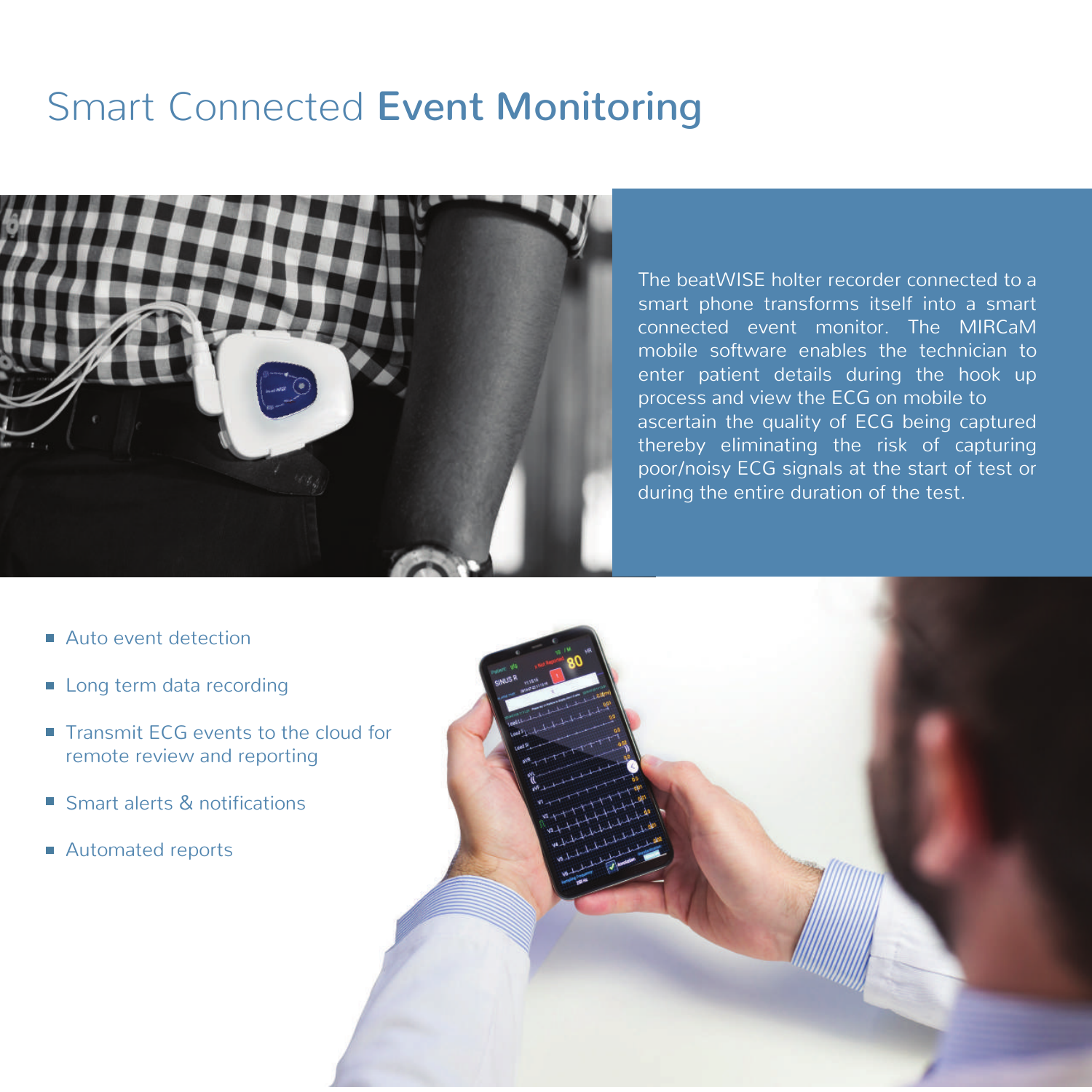

# Holter Analysis Software

Leveraging intelligence for simplified ECG analysis and smart decisions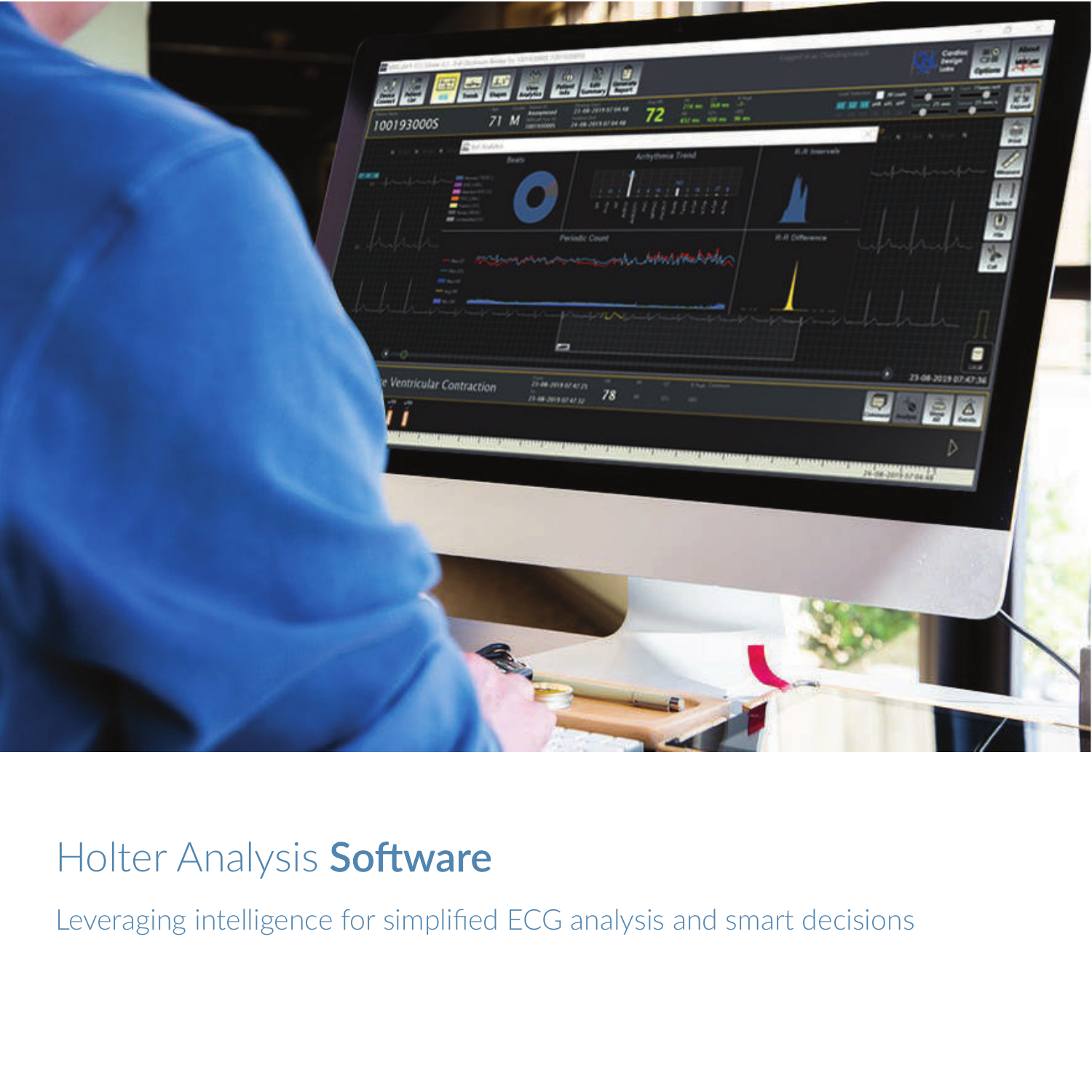# MIRCaM ECG Viewer is a comprehensive workflow management, analysis and reporting tool.

#### Key features:

- Download 24 hour data within 30 seconds
- Analyse 24 hour test data within a couple of minutes
- Review full disclosure ECG along with additional analytics, trends, shape analysis and other tools
- Easily review, classify beats & events to create accurate and customized reports
- Access online test data from MIRCaM server, review and generate event reports or monitor test progress from ongoing active tests

**Arrhythmia Trend** 

Oay Time

Atrial Tachycardia upraventricular Ectopic Marrant Conducti abeloidae Combraction inus Rradycardia Patient Alert

E Naht

Hookup Start<br>26-08-2019 10:47:41

Powered by the MIRCaM intelligent engine, it supports tests with different lead combinations

# **Algorithm Highlights**

- Analyses test data with 12 leads or reduced differential leads
- Supports both offline and active mode tests
- Detects upto 48 arrhythmias including AFib, AV Blocks, Pauses, VT etc.,
- Detects ST segment changes on 12 lead о tests
- $\blacksquare$  Fine baseline analysis and correction with automatic analysis across multiple leads
- Tested across multiple test data sets such as MIT, AHA etc.,

SVEC.

**O** Patient Alert

**O** Major Events

■ Validated on tests over 10000+ patients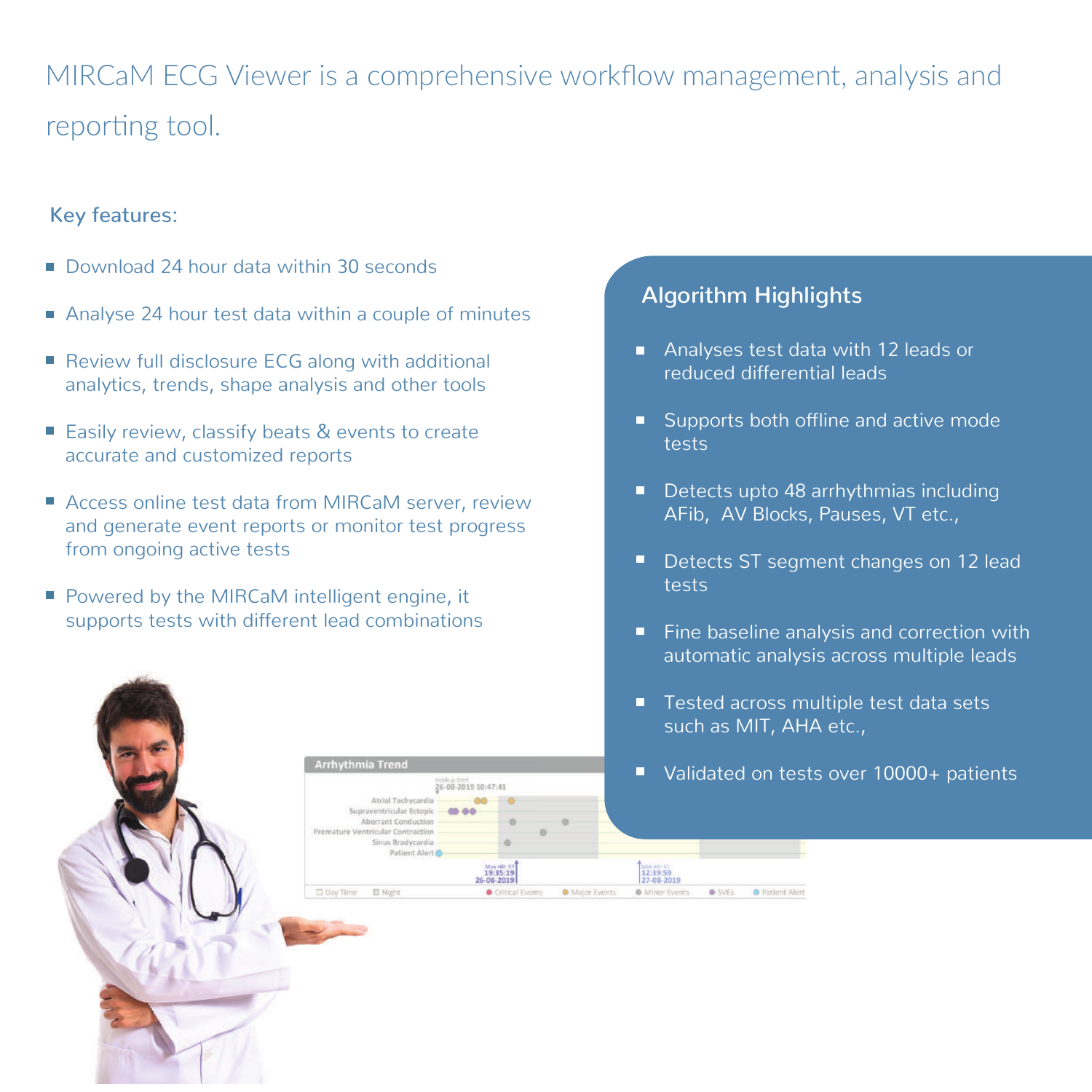# Smart connected **event monitoring**



The MIRCaM app running on the connected mobile detects different cardiac conditions and uploads those events to the cloud. These events can be accessed by the physician remotely on his mobile app and reported. In addition to the event reports, a detailed report can be created by the technician either onsite or remotely by analyzing the recorded data on the holter analysis software.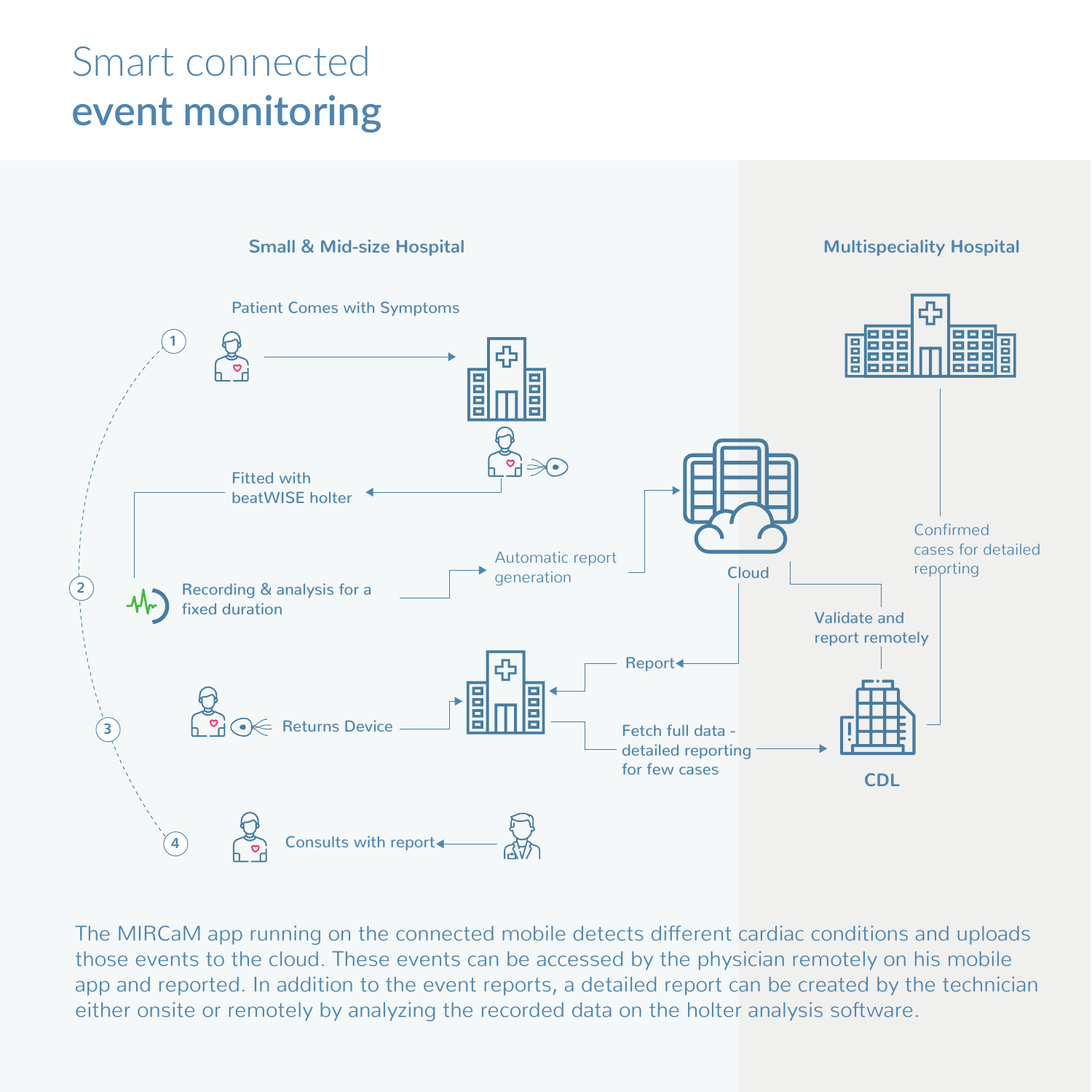### **ECG TYPE AND CHARACTERISTICS**

ECG Channels 12-Lead/Variable Recording Upto 4 weeks

### **USABILITY CHARACTERISTICS**

| <b>Test Types Supported Ambulatory</b> |                                                                                                            |
|----------------------------------------|------------------------------------------------------------------------------------------------------------|
|                                        | Remote Review and Reporting ECG monitored remotely to generate precise<br>reports after automated analysis |
|                                        | Work Flow Software Event based and patient triggers accesible on<br>mobile and desktop                     |
|                                        | Analysis Software Powered by CDL's intelligent algorithms engine<br>for beat-by-beat analysis              |

### **ELECTRICAL CHARACTERISTICS**

| Frequency Response 0.05-250 Hz   0.05-125Hz |  |
|---------------------------------------------|--|
| Sampling Frequency 500 sps   250 sps        |  |
| <b>Common Mode Rejection 105 dB</b>         |  |
| <b>Resolution</b> 16 bit                    |  |

## **PHYSICAL CHARACTERISTICS**

|        | Dimensions 83 X 76 X 17.5 mm |
|--------|------------------------------|
| Weight | $50q + Cables$               |

### **POWER AND USAGE**

| <b>Battery Type AAA</b> |             |
|-------------------------|-------------|
|                         | Life 2 Days |